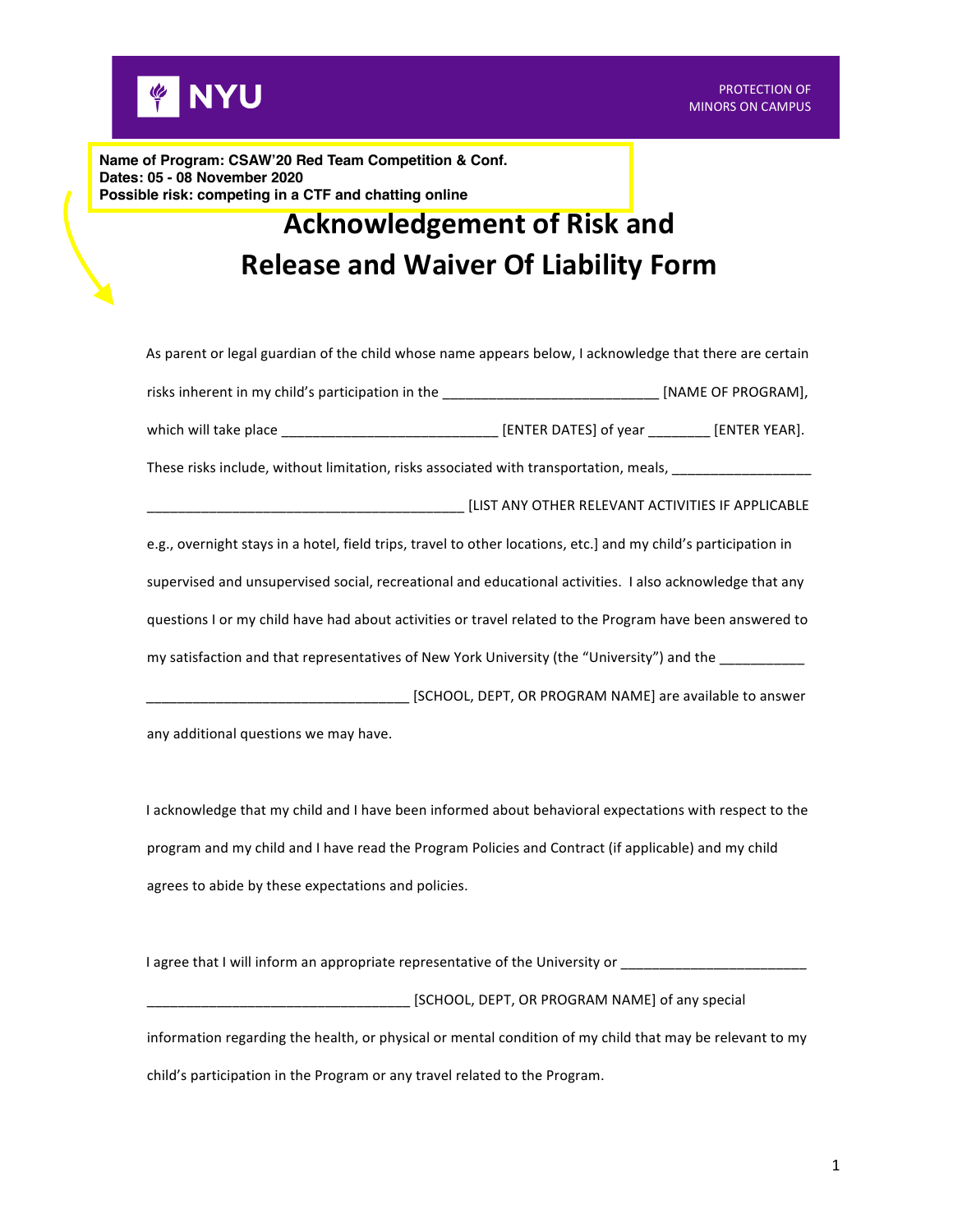

Knowing the risks and dangers associated with the Program and in consideration for permitting my child to participate in the Program, I agree to the maximum extent permitted by law:

(a) To release and discharge the University from any liability or responsibility for any personal or bodily injury (including death), and for any damage to or loss of property, however caused, that my child or I suffer as a result of or in connection with my child's participation in the Program including, without being limited to, any injury, loss, or damage resulting from, arising out of, or occurring in connection with the negligent acts or omissions of members of the faculty or administration or other employees, agents, servants or representatives of the University or

[SCHOOL, DEPT, OR PROGRAM NAME]; and

(b) not to raise any claim or institute any legal action or proceeding, on my behalf or on behalf of my child, against the University that I or my child have ever had, now have, or may have in the future or which my or my child's executors, administrators or assigns may have or claim to have, for any cause of action that may result from or arise out of or in connection with my child's participation in the Program or any travel related to the Program including, without any cause of action that may result from or arise out of or in connection with the negligent acts or omissions members of the faculty or staff or other employees, agents or servants of the University or \_\_\_\_\_\_\_\_\_\_\_\_\_\_\_\_\_\_\_\_\_\_\_\_\_\_\_\_\_

[SCHOOL, DEPT, OR PROGRAM NAME].

All references to the University in this form shall include, and all provisions of this form shall inure to the benefit of, the University's trustees, officers, employees, agents, servants, and representatives.